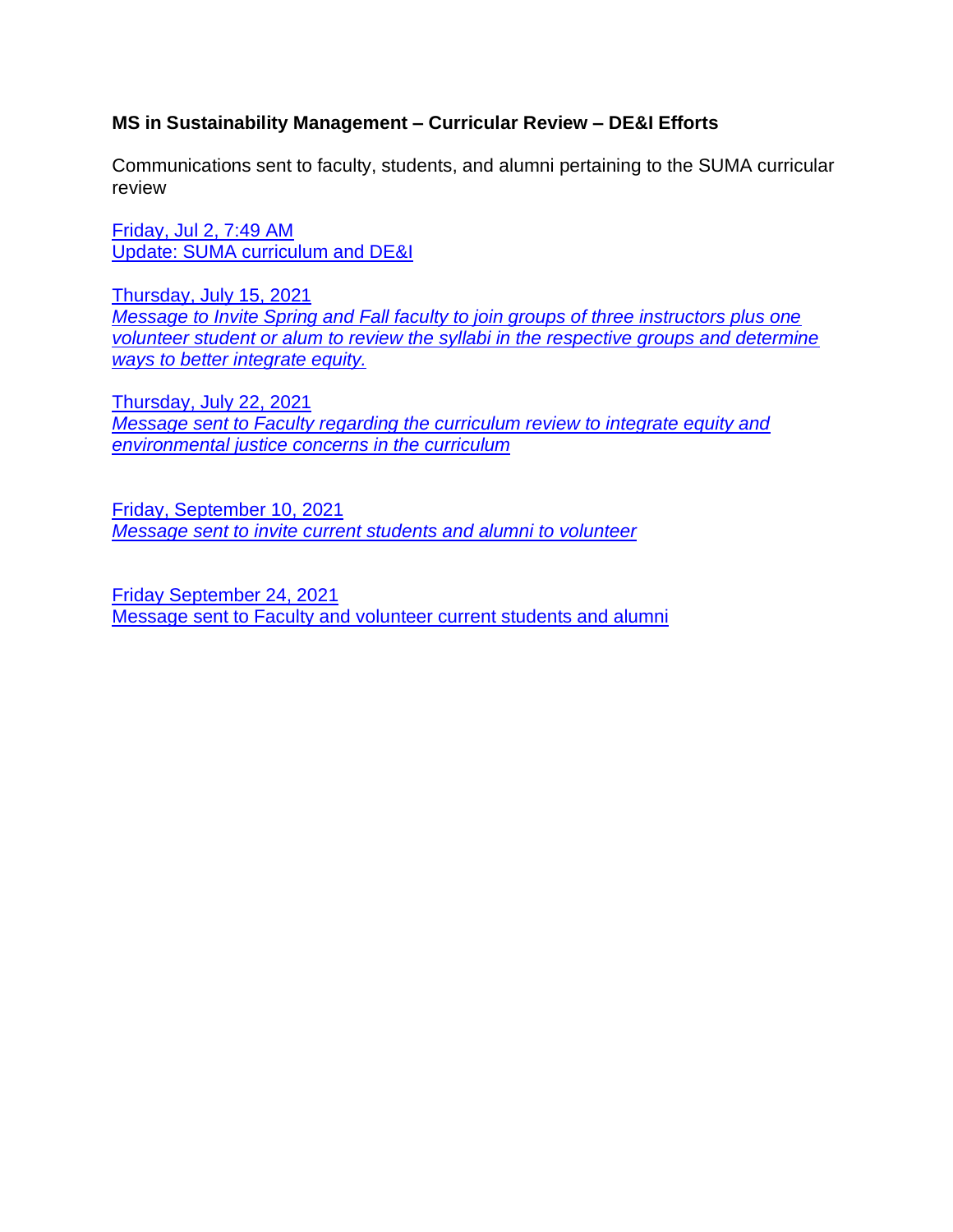<span id="page-1-0"></span>Friday, Jul 2, 7:49 AM *Update: SUMA Curriculum and DE&I*

Steve, I am updating you after yesterday's meeting of the SUMA curricular committee, in which we discussed the integration of equity in the curriculum. Here's what the committee is planning:

1. Request instructors' permission to share their responses to the questions about equity and their courses with all of the faculty. These were the questions we posed in late fall of 2020.

2. Invite instructors to join groups of three instructors plus one volunteer student or alum to review the syllabi of the instructors in the respective groups and determine ways to better integrate equity. We will set these groups, matching instructors by discipline and trying to include at least one with some knowledge of equity, if possible.

We're drafting the invitations to faculty, students, and alumni, which I'll share with you. I'm hoping that we'll have some tangible results some time in the fall.

George

George Sarrinikolaou Director, Office of Academic & Research Programs The Earth Institute Columbia University Tel. 212-854-3871 Cell: 718-483-1004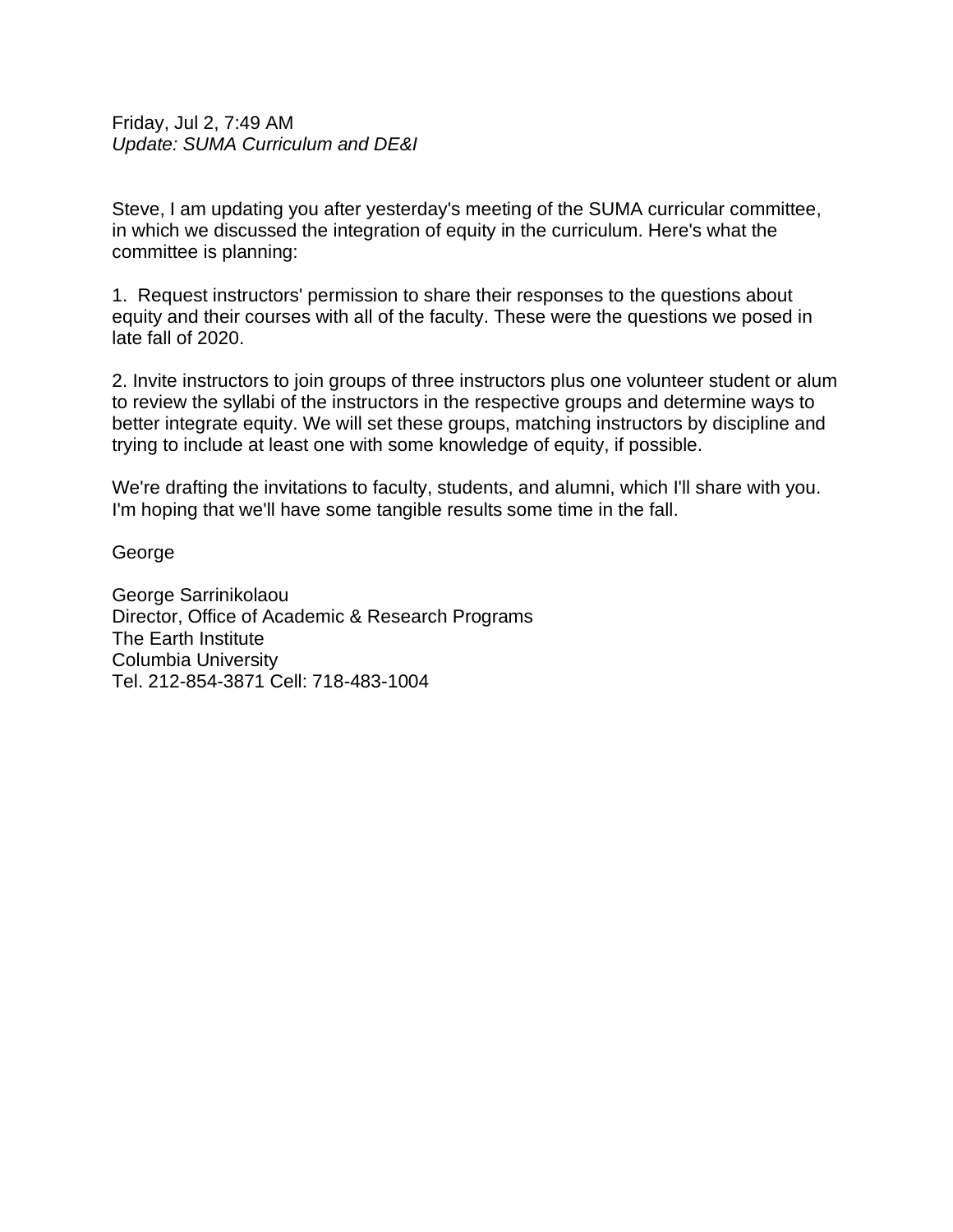<span id="page-2-0"></span>Thursday, July 15, 2021 *Message to Invite Spring and Fall faculty to join groups of three instructors plus one volunteer student or alum to review the syllabi in the respective groups and determine ways to better integrate equity.*

Dear Colleagues,

On behalf of our Curricular Committee, I would like to thank you for your detailed and thoughtful responses to the survey on equity and diversity in your course content conducted in the spring. Inspired by the variety of relevant issues raised by your responses, we are undertaking a broader curriculum review in the Sustainability Management program in order to better integrate equity and address environmental justice concerns throughout the curriculum, and to share peer knowledge.

Specific additions or changes across the aspects with which any course operates, including readings/reading discussions, field trips, case studies, guest lecturers/discussants of student work, project topics, and partnerships; and That definitions of equity and inclusion are dependent upon context. American-raised students may reflect on the concepts relative to a national experience of race and racial structures; whereas International students will want to include the legacy of colonialism. Likewise, each discipline will have its own history of racial assumptions and underpinnings. An obvious example is the idea of the "primitive" in anthropology. Including in your considerations, these larger histories may lead to unexpected and relevant insights.

To ensure that the review is robust, faculty will discuss these considerations in small groups of three instructors, plus a volunteer student or alum. We will organize the groups so that they include faculty who teach related courses.

As the first step in this process, if you have not done so already, I would like to request your permission to share your responses to the questions about equity and your respective courses, which we had posed to you late in the fall semester of 2020. We expect that those responses will help all faculty to learn from each others' experiences and will serve as a basis of fruitful discussions within the small groups. Please indicate your permission by responding to this email by Monday, July 19. If you already replied to our previous email, there is no additional action required from you in the meantime.

All the best, SUMA Curricular Committee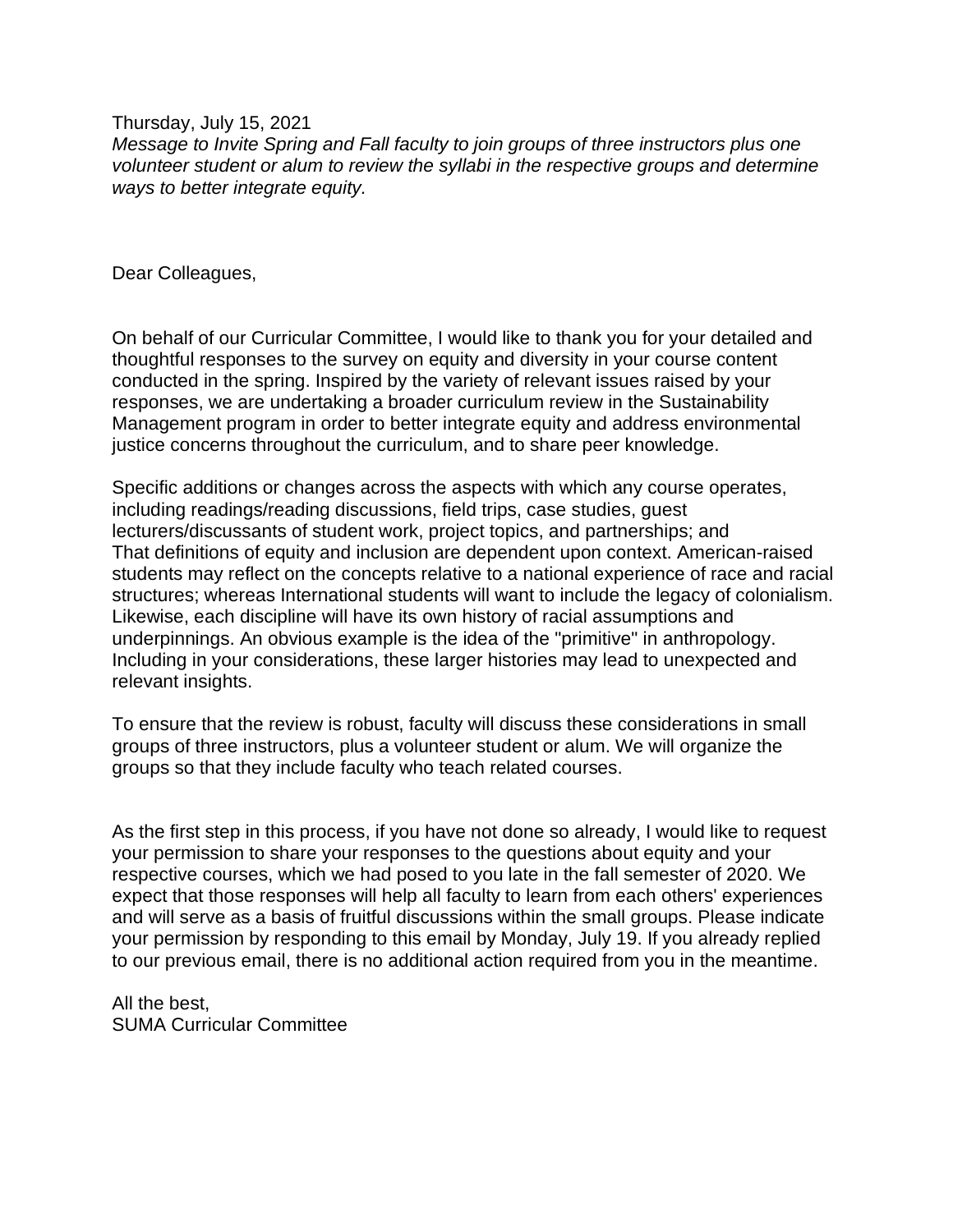<span id="page-3-0"></span>Thursday, July 22, 2021 *Message sent to Faculty regarding the curriculum review to integrate equity and end environmental justice concerns in the curriculum*

Dear Faculty,

On behalf of our Curricular Committee, I would like to inform you of the curricular review that we are undertaking in the Sustainability Management program in order to better integrate equity and end environmental justice concerns in the curriculum. As part of the review, we will be asking all instructors to consider the following.

**1.** Specific additions or changes across the aspects with which any course operates, including readings/reading discussions, field trips, case studies, guest lecturers/discussants of student work, project topics, and partnerships; and **2.** That definitions of equity and inclusion are dependent upon context. American-raised students may reflect on the concepts relative to a national experience of race and racial structures; whereas International students will want to include the legacy of colonialism. Likewise, each discipline will have its own history of racial assumptions and underpinnings. An obvious example is the idea of the "primitive" in anthropology. Including in your considerations, these larger histories may lead to unexpected and relevant insights.

To ensure that the review is robust, faculty will discuss these considerations in small groups of three instructors, plus a volunteer student or alum. We will organize the groups so that they include faculty who teach related courses.

As the first step in this process, we would like to ask you to **share your responses to the below items** about equity and your respective courses. Please indicate your permission to share your responses with the above-mentioned small groups. We hope to hear back from you by Thursday, July 29th.

**1)** Whether the issues or concepts on which your courses are based are affected by racism;

**2)** Whether the examples and readings that you use in your courses account for this issue; and

**3)** What changes to the course design, readings, and other assignments could help students better manage for improved environmental and social outcomes, especially in the United States, where there is heightened concern about the links among environmental harm, racism, and equity.

We kindly ask that you respond to these questions, even if you believe that the courses you teach are unrelated to these issues; below you can find a summary of the responses we received for courses offered in the spring.

## **Summary of responses to question one (Are the issues or concepts on which**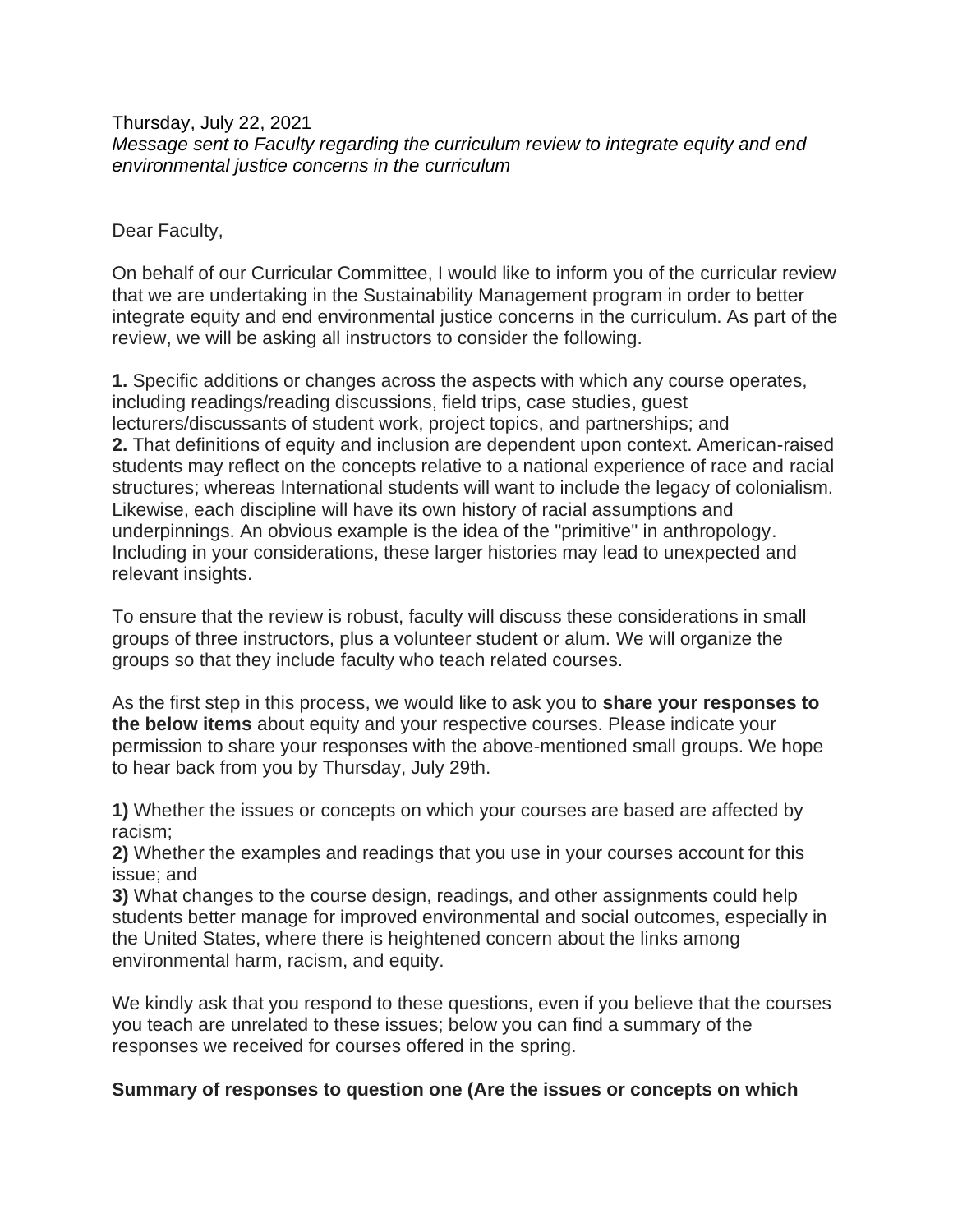### **your courses are based are affected by racism?):**

Most faculty members articulated that their course material is either tangentially or directly affected by racism. There seem to be two main groups of responses for this question--instructors who find that their material is related to racism and feel that they should include discussion of this overlap, and instructors who deem the discussion of racism absolutely essential to their material. A few faculty members who teach strictly quantitative courses found it more difficult to find overlap with their course material. A similar challenge arose in a few other more technically-focused courses--is it necessary to address how racism relates to a topic if the purpose of the course is strictly to teach technical knowledge of the topic, and if so, how should this be included?

Some of the most frequently mentioned terms and topics that seem to represent the overlap of sustainability and racism include: environmental justice, bias and prejudice in the workplace, equity between developing and developed countries, diversity in professional fields and the workplace, equity in the supply chain, access to parks and green spaces in cities, access to environmental education and resources like recycling services (ability to be "green"), colonialism and imperialism, and effects of urban policy on marginalized groups.

### **Summary of responses to question two (Do the examples and readings that you use in your courses account for this issue?):**

Faculty members who agreed that issues discussed in their courses are affected by racism generally shared that their course material accounts for the issue. Similar to responses to question one, some instructors described that they frame their course material in a way that addresses racism and inequality, while others seem to more explicitly include material that directly discusses how race intersects with their course material. Again, only a couple of instructors did not include any material of this kind due to the technical nature of their courses. Some instructors have dedicated a module of their course or class session(s) to race-related issues, while others choose to spread discussion more evenly throughout.

The main ways in which instructors account for the discussion of racism in their courses seem to be readings, guest speakers, and assignments that require students to think critically about the course material in relation to race or social justice.

### **Summary of responses to question three (What changes to the course design, readings, and other assignments could help students better manage for improved environmental and social outcomes, especially in the United States, where there is heightened concern about the links among environmental harm, racism, and equity.):**

Almost all instructors are willing and eager to make changes to their course design to better address race (e.g. adding or changing assignments, replacing readings, including new class sessions or modules). Some have outlined in their responses specific articles, assignments, or guest speakers they'd like to include to make these changes, while others have suggested more general ideas.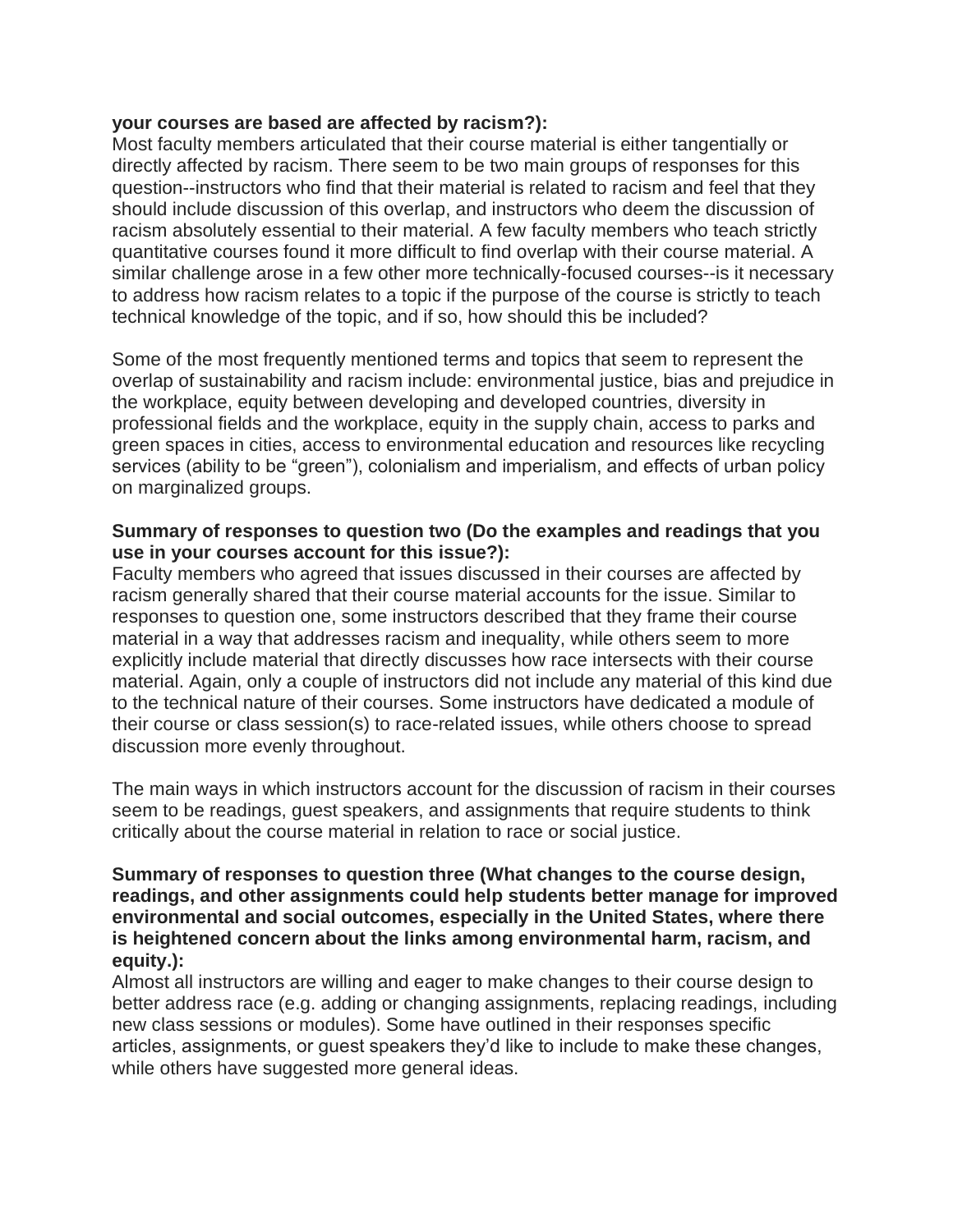Ideas for improving courses to better address the intersection of sustainability and racism include adding readings that directly address the issue, highlighting areas of the course material that are more relevant to racial justice, modifying assignments in a way that requires students to consider equity and inclusion, and inviting guest speakers. One faculty member suggested that pairing up instructors to review each other's course material for its ability to address these issues could be helpful.

[SUMA](https://www.sustainability.ei.columbia.edu/dei) DE&I page on the program's website, including relevant materials, resources, and the [SUMA audit report.](https://afddf8e8-2dfc-4526-9ba6-71e1899413f3.filesusr.com/ugd/571f98_9f0befd5ffde4f89a3e4c93229fea5da.pdf)

Best, Mariví

 $\overline{\phantom{a}}$ 

--

Mariví Perdomo Caba (she/her) Senior Program Manager Graduate Programs in Sustainability Management and Science [marivi.perdomo@columbia.edu](mailto:mp3221@columbia.edu) ✆ [\(212\) 851-9451](tel:(212)%20851-9451) [sustainability.ei.columbia.edu](http://sustainability.ei.columbia.edu/)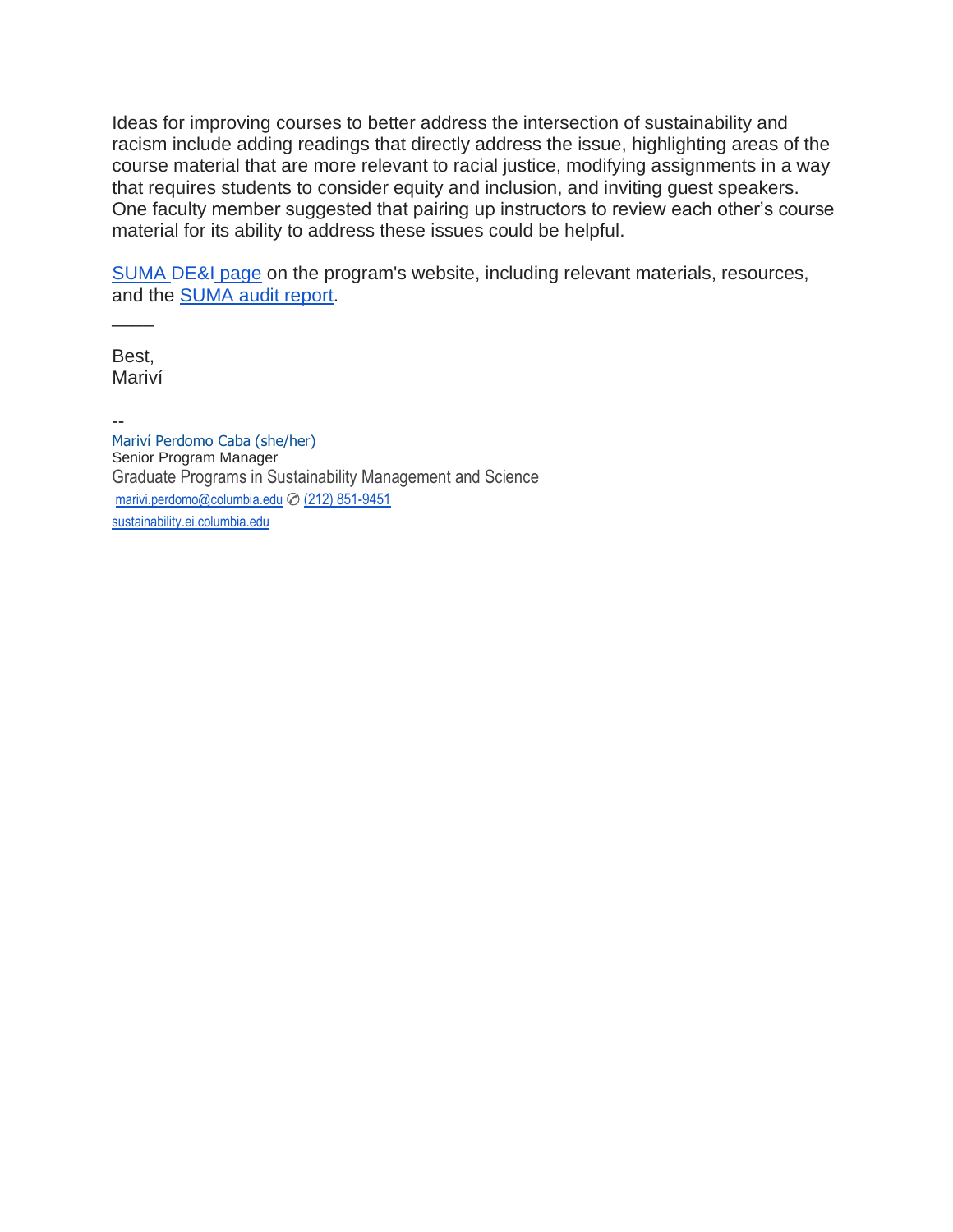<span id="page-6-0"></span>Friday, September 10, 2021 *Message sent to invite current students and alumni to volunteer*

### Dear SUMA Students and Alumni:

Our program is undertaking a curricular review with the purpose of better integrating equity concerns in our courses. We are seeking student and alumni volunteers, who will work alongside small groups of faculty in conducting this review.

The faculty in these small groups will seek opportunities to enrich their course syllabi by identifying pertinent topics associated with equity and by updating reading lists and course assignments. Volunteers will advise the faculty by participating in 2-3 meetings over the course of the fall semester. The faculty will rely on the input of their faculty colleagues and the student and alumni volunteers in deciding if and how to revise their courses.

This review is important because sustainability managers must account for equity if they are to help create sustainable organizations and communities. The review, too, represents an important recommendation of the program's recent diversity, equity and inclusion audit.

Students and alumni may indicate their interest in volunteering for this effort by contacting Mariví Perdomo-Caba [\(mp3221@columbia.edu\)](mailto:mp3221@columbia.edu) by **September 24, 2021**.

I look forward to your participation and to the outcomes of this initiative.

Best Regards,

**Steve** 

Dr. Steven Cohen

<span id="page-6-1"></span>Senior Vice Dean, School of Professional Studies, Columbia University Professor in the Practice of Public Affairs Director, Master of Public Administration Program in Environmental Science and Policy & Executive MPA Concentration in Environmental Policy and Sustainability Management, School of International and Public Affairs, Columbia University, [http://www.columbia.edu/cu/mpaenvironment/](https://columbia.us9.list-manage.com/track/click?u=8d64021af1853d9bad0633233&id=b4dfd5746f&e=6b1730a50e)  Director, Master of Science in Sustainability Management, School of Professional Studies, Columbia University [http://sustainability.ei.columbia.edu/](https://columbia.us9.list-manage.com/track/click?u=8d64021af1853d9bad0633233&id=6243b308f2&e=6b1730a50e) Director, Research Program on Sustainability Policy & Management, The Earth Institute [http://spm.ei.columbia.edu/](https://columbia.us9.list-manage.com/track/click?u=8d64021af1853d9bad0633233&id=3b145dd21f&e=6b1730a50e) Tel: 212-854-4445 | Cell: 917-881-7344|Personal Web Site: [http://www.columbia.edu/~sc32/](https://columbia.us9.list-manage.com/track/click?u=8d64021af1853d9bad0633233&id=e9905a9cd6&e=6b1730a50e)